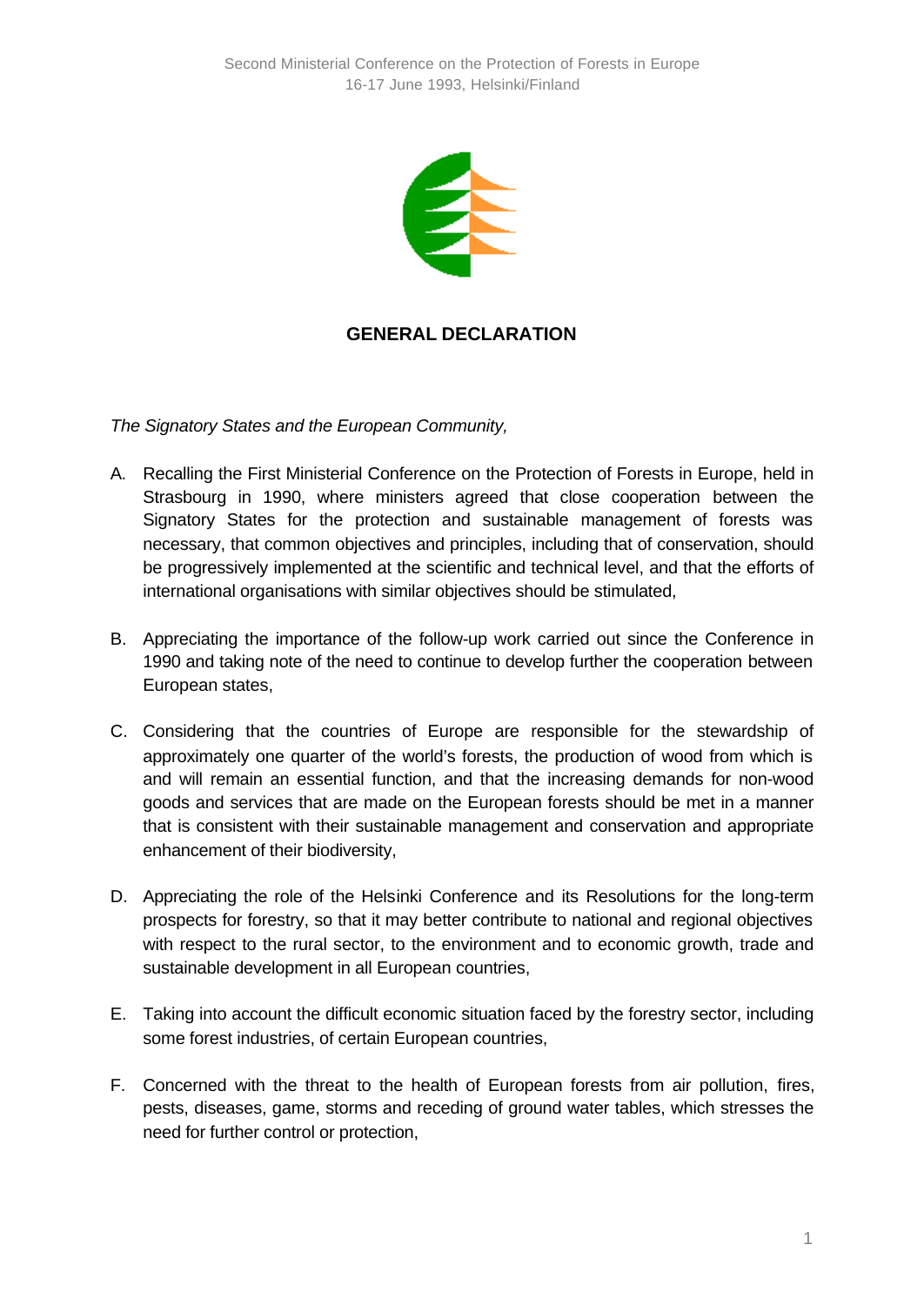- G. Aware of the limited resources currently available to combat the decline of forests and forest lands and to implement sustainable forest management in European countries with economies in transition,
- H. Aware of the further contribution that the forestry sector could make to the mitigation of climate change and also that the process of such change might require a degree of adaptation through forest management so that forests can be maintained on a sustainable basis,
- I. Recalling the 1979 Convention on Long-Range Transboundary Air Pollution, and reaffirming the need to have regard to the commitments contained in the Helsinki and Sofia protocols linked to this convention,
- J. Recalling that the Signatory States and the European Community participated in the United Nations Conference on Environment and Development in June 1992 in Rio de Janeiro and that they signed the Convention on Biological Diversity and the United Nations Framework Convention on Climate Change, and that by their adoption of Agenda 21 and the non-legally binding authoritative statement<sup>1</sup> of principles for a global consensus on the management, conservation and sustainable development of all types of forests at that Conference, and by their support for the establishment of the United Nations Commission on Sustainable Development, the Signatory States and the European Community demonstrate their will to promote the incorporation of the Statement of Forest Principles in the implementation of Agenda 21, in particular, in the context of the review of the implementation of Chapter 11 (Combating deforestation),
- K. Affirming their intention to keep the Statement of Forest Principles under assessment for its adequacy with regard to further international cooperation on forest issues,
- L. Stressing that the conservation and appropriate enhancement of biological diversity is an essential element of sustainable management of all kinds of forests and forest ecosystems, and that therefore Resolutions H1 and H2 should be implemented in an integrated manner that is reflected in national guidelines and local technical solutions,
- M. Recognising the valuable work already carried out by international organisations and institutions on the implementation of the Strasbourg Resolutions thereby putting special emphasis on European forests,
- N. Acknowledging the desirability of enabling participation by local communities, forest owners and Non-Governmental Organisations in the formulation and implementation of forest policies and programmes, and

l

<sup>1</sup> Hereafter referred to as the Statement of Forest Principles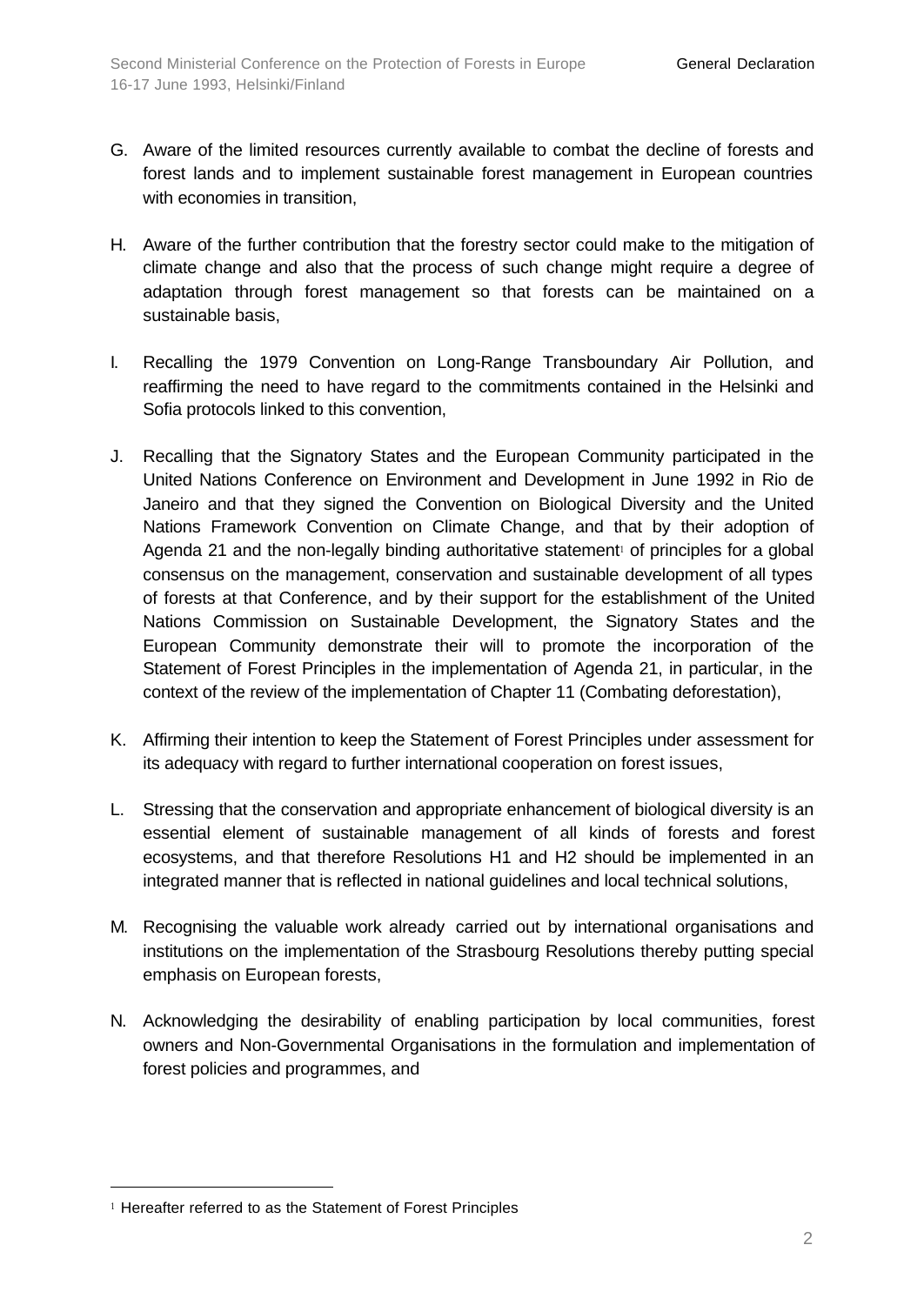O. Considering that each nation, while its separate identity must be respected, should assume its share of the responsibility to all European countries as regards the future of forests, and recognising the need for *follow-up* action to be coordinated in order better to ensure that progress is made towards fulfilling the commitments entered into by the Parties concerned;

## *declare their intention to:*

- 1. Collaborate in the collection of data and the production of periodic reports on progress towards achieving the protection and sustainable management of forests in Europe,
- 2. Stimulate and promote cooperation and, if necessary, coordination of actions facilitating the adjustment of the forestry sectors in those European countries with economies in transition,
- 3. Take action through research to prepare the European forestry sector for a long-term process of mitigation of, and to explore, where appropriate, possibilities for adaptation to, climate change,
- 4. Stimulate and promote, without delay, the implementation of the Rio Declaration, Agenda 21, the Convention on Biological Diversity and the United Nations Framework Convention on Climate Change as they apply to the forestry sector, and of the Statement of Forest Principles in the European context and conditions,
- 5. Participate in, and promote, international activities towards a global convention on the management, conservation and sustainable development of all types of forests, and
- 6. Implement the Resolutions of this Conference, by continuing, enhancing and improving the coordinated follow-up initiated in Strasbourg in 1990, building on the experience gained from this process and making use of existing institutions and mechanisms where this is appropriate and feasible, in accordance with the following principles:
	- 6.1. In the same spirit as that which presided over the conference proposal first made jointly by the French and Finnish and then shared by the Finnish and Portuguese Ministers of Agriculture and Forestry, further Ministerial Conferences could be convened as and when these are considered necessary by a sufficient number of Signatory States in the light of progress made towards fulfilment of the commitments entered into by them and of work carried out within the international bodies mentioned below. The chairmanship will be assumed by two participants, one of whom will have been co-chairman of the preceding Conference, during which the other will have declared candidacy for chairmanship. The host country or organisations will be in charge of the secretariat,